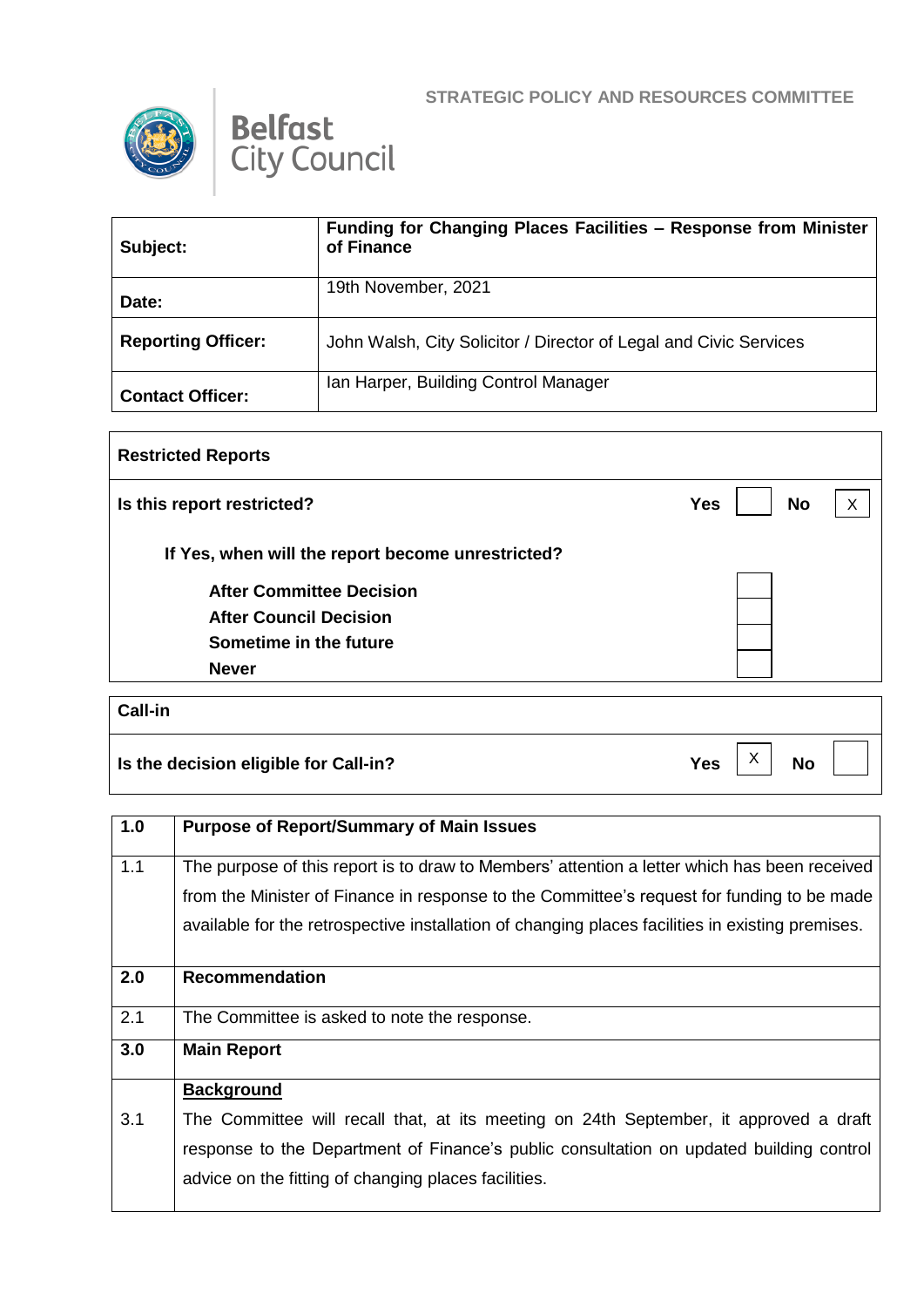- 3.2 Changing Places are facilities whereby people with profound and multiple disabilities can avail of toilet and personal hygiene amenities, designed specifically for their needs.
- 3.3 The draft response confirmed the Council's support for the mandatory provision of changing places facilities under Building Regulations, as a positive way of increasing inclusion for service users and their carers.
- 3.4 The Committee was also informed that, following the introduction of similar regulations in England and issues which had been raised around the financial challenges associated with voluntarily providing changing places in existing premises, a £30 million fund had been launched in July, to be distributed through local authorities.
- 3.5 The Committee agreed that a letter be forwarded to the Minister of Finance requesting that a similar fund be established in Northern Ireland for retrospective installations in existing premises.
- 3.6 A response has now been received from Mr. Conor Murphy, MLA, Minister of Finance, a copy of which is attached.
- 3.7 The Minister begins by acknowledging the Council's response to the Department of Finance's important consultation on changing places facilities and confirms that the Building Standards Branch is currently analysing the responses and working to publish a summary document in due course.
- 3.8 He goes on to state that he is aware that £30 million of funding for changing places facilities was launched earlier this year in England and that he would be very supportive of a proposal being put to the Northern Ireland Executive to establish a similar fund to support retrofitting facilities here.
- 3.9 He points out that the Department for Communities leads on disability policy and strategy and that it has a track record of establishing and administering grant funding in this area. He adds that he is very sympathetic to the dignity issues arising from the limited provision of changing places facilities and will continue to support an equitable and accessible built environment for everyone. He concludes by recognising that the Council is keen to do so as well and wishes it every success in its work to expand the provision of changing places facilities in the Belfast area.